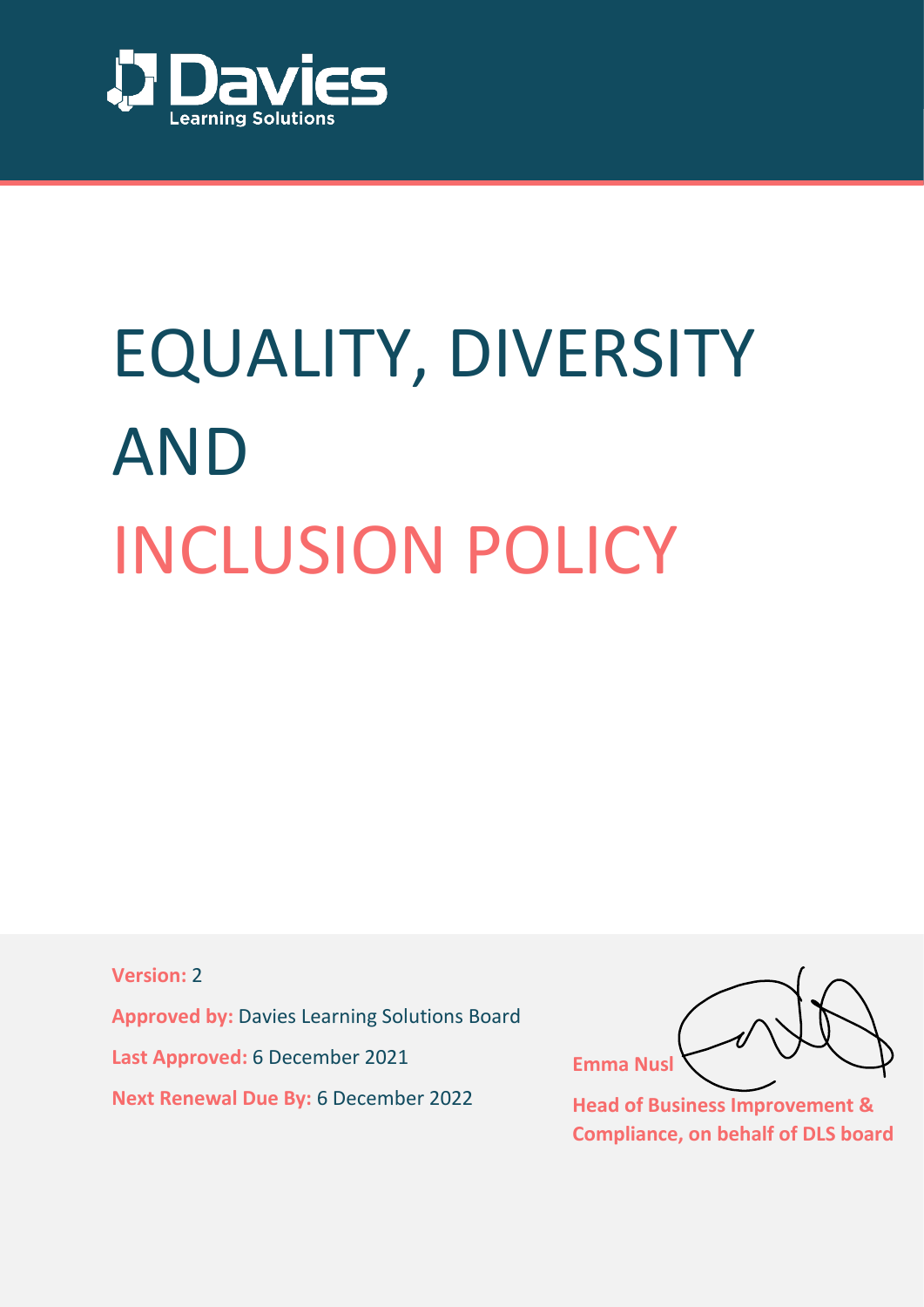

## **Change History**

| <b>Version</b> | <b>Date</b> | <b>Author</b> | <b>Description of change</b> |
|----------------|-------------|---------------|------------------------------|
| ۷1             | 15/01/2021  | Janet Miles   | Created                      |
| V <sub>2</sub> | 06/12/2021  | Matt Edwards  | Updated                      |

# **Contents**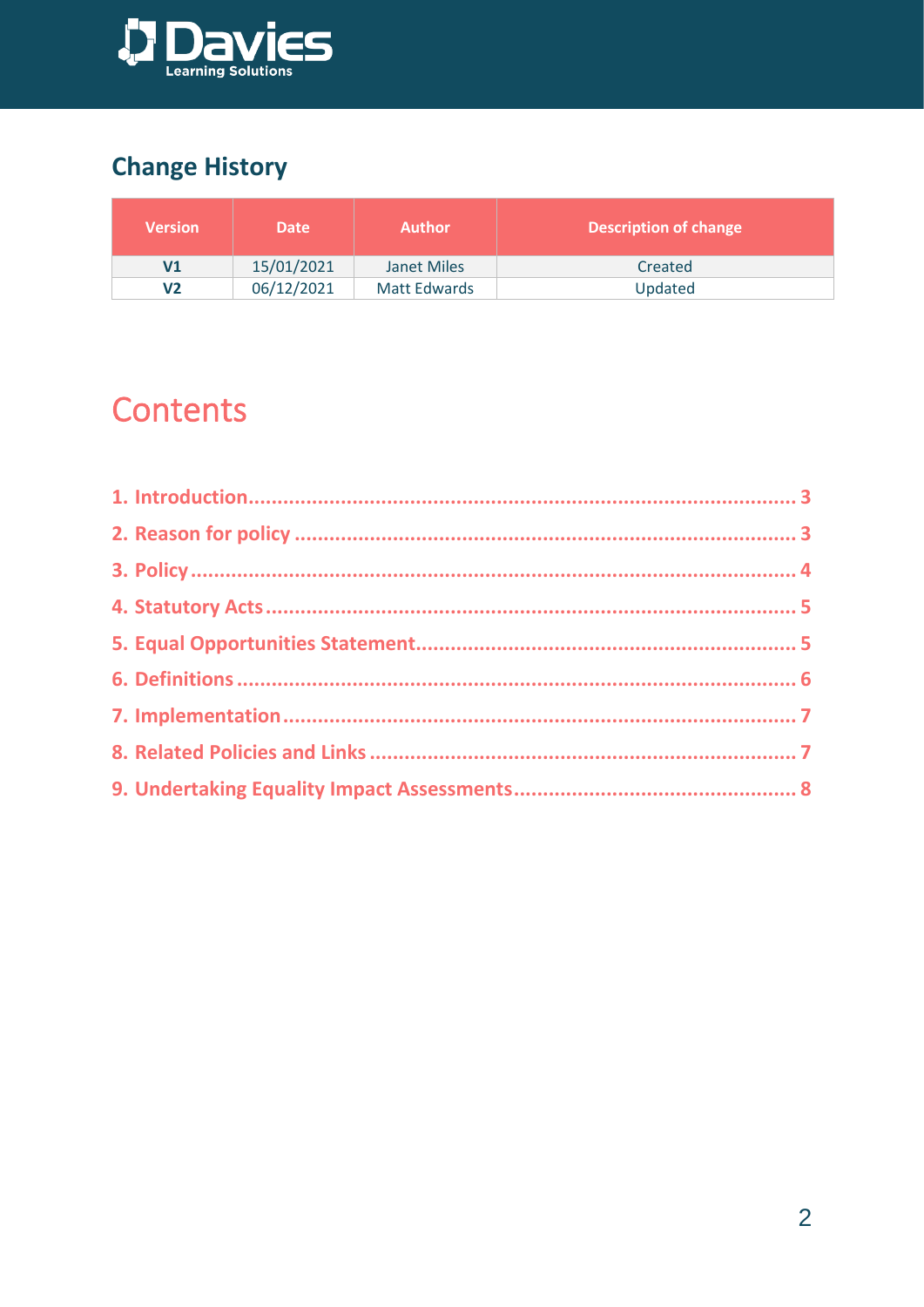

## **1. Introduction**

Davies Learning Solutions (DLS) wishes to secure genuine equality of opportunity, whether required by legislation or not, in all aspects of its activities as an employer, training provider and a funding partner to our Subcontractor. To this end, DLS will take all reasonable and practicable steps to ensure that there is no discrimination against any individual or individuals, including colleagues, directors, beneficiaries, apprentices, sub-contractors, and customers, on account of their disability, age, sex, sexual orientation, race, religion or belief, gender reassignment, marital status and civil partnership, pregnancy and maternity / paternity.

This policy is approved by the Board and required actions are embedded into the Equality and Diversity Development Plan and Quality Improvement Plans. The policy will be monitored, reviewed at least annually, and updated accordingly in line with any legislative changes and approved by the Board.

The policy can be made available in alternative formats on request and will be reviewed yearly or on updates to legislation.

## <span id="page-2-0"></span>**2. Reason for policy**

The overall purpose of this policy is to abide by the Equality Act 2010 and to ensure that Davies Learning Solutions is a place where learning and work exists in an environment that promotes equality of opportunity, celebrates diversity and allows everyone to achieve their potential.

Our commitment is that every:

- Employee is entitled to a working environment which promotes dignity and respect to all. No form of intimidation, bullying or harassment will be tolerated.
- Individual is entitled to receive a service from Davies Learning Solutions and its Subcontracting Partner that is free from bias and all unreasonable barriers.
- Employee, customer, and supplier is entitled to expect equality of opportunity in all aspects of their employment, training and engagement with us, including its terms and conditions.
- Potential employee and learner is entitled to expect the recruitment process to be free from all unreasonable barriers.
- Apprentices will be supported in their learning to allow them to succeed in line with peers and progression to new opportunities.
- Employee will be provided training and development opportunities to support their understanding and commitment to the policy.
- Manager will be committed to monitoring progress towards targets set for representation and performance of different groups.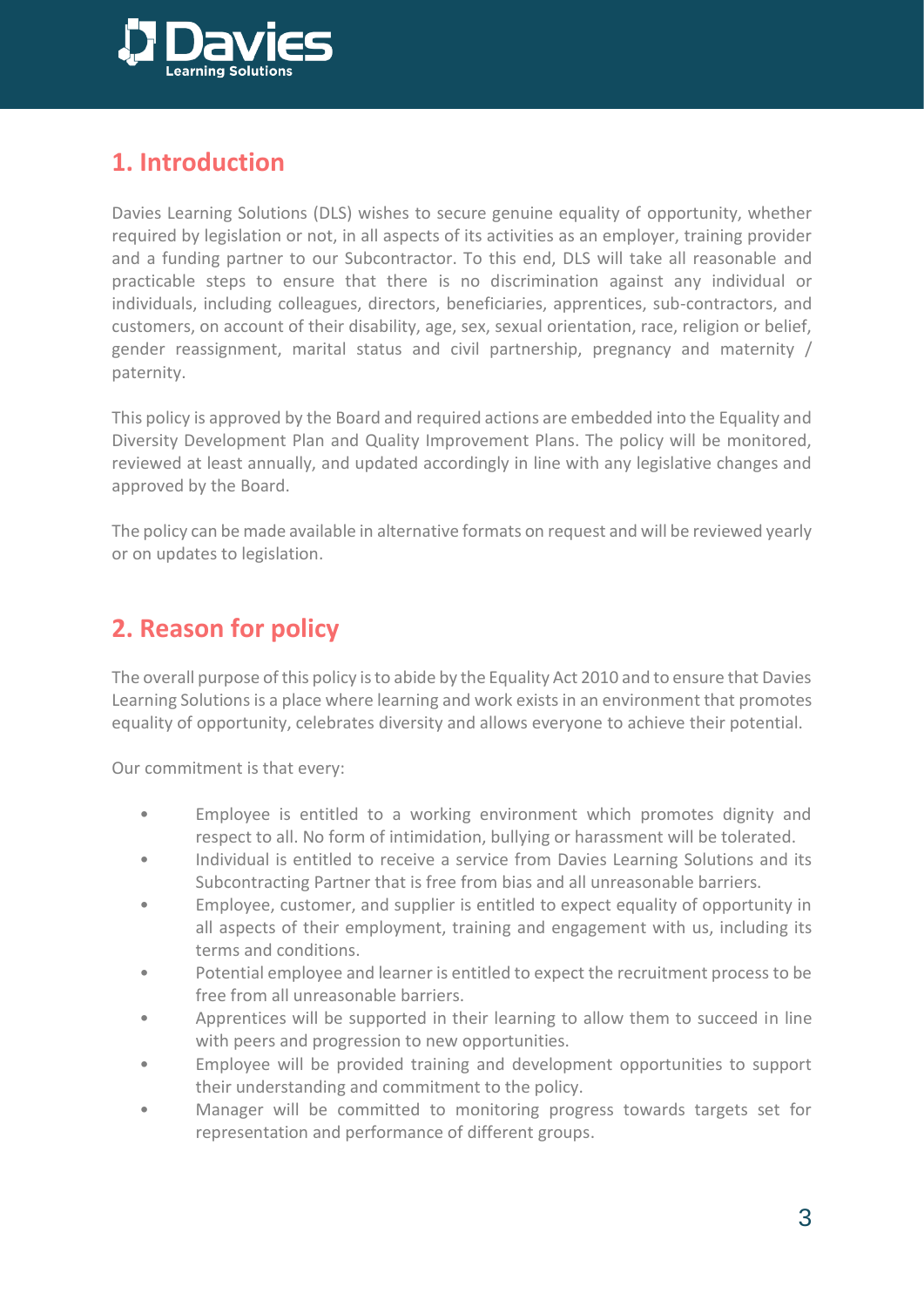

## <span id="page-3-0"></span>**3. Policy**

The Company Values will embed equality and diversity in their implementation, namely:

- Do the right thing we endeavor to be open, honest, and fair in our dealings with apprentices, employers, partners, and stakeholders.
- Apprentices are at the center of everything we do, and we are driven by the desire to provide life- changing opportunities for each and every one of them.
- Continuous improvement we are committed to continually exploring ways to improve the services we offer for the benefit of our apprentices, partners, and employers.
- Develop and empower our staff we are passionate about supporting staff at all levels so that they can realise their full potential and progress.

The Company actively promotes British Values throughout delivery, using the following key themes:

- Democracy
- The rule of law
- Individual liberty
- Respect and tolerance

As well as actively promoting British Values we would also actively challenge apprentices, employers, staff, or parents expressing opinions contrary to fundamental British Values, including 'extremist' views of any variety.

Objective of the policy are to:

- Regularly report to the Board and Senior team on equality and diversity matters and the performance and participation of different groups of apprentices.
- Regularly review the policy and procedures that promote and protect equality and diversity.
- Make Subcontractor Partners aware of their personal obligations to avoid discrimination, in accordance with the policy.
- Organise or access opportunities that foster a culture of equality for all.
- Monitor procedures and activities to ensure the effectiveness of Davies Learning Solutions 's approach.
- Account for the needs of all, particularly those with protected characteristics.
- Take positive action to redress unjustified disparities in training and / or employment.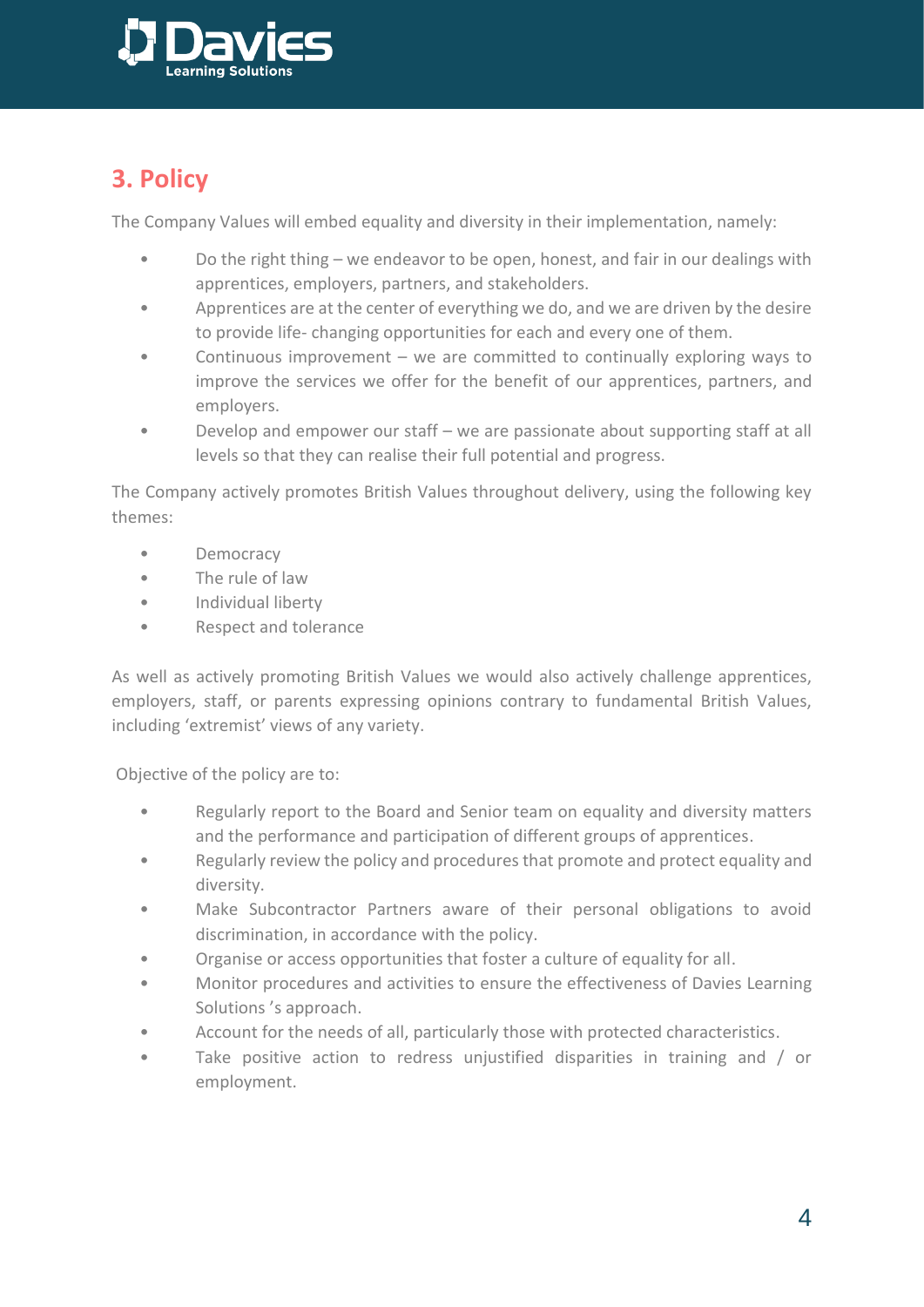

## <span id="page-4-0"></span>**4. Statutory Acts**

There are a number of statutory and other provisions relating to Equality & Diversity and these are enveloped in one Single Equality Bill (October 2010). These include:

- Equal Pay Act 1970
- Sex Discrimination Act 1975
- Race Religion Act 1976
- Disability Employment Equality (Sexual Orientation) Regulations 2003
- Employment Equality (Age) Regulations 2006
- Equality Act 2006, Part 2
- Equality Act (Sexual Orientation) Regulations 2007

## <span id="page-4-1"></span>**5. Equal Opportunities Statement**

Davies Learning Solutions is committed to being an equal opportunities employer and training provider, promoting and developing equality and diversity for staff, customers and suppliers across all of our services.

It will seek to do this by:

- communicating our commitment to equality and diversity to all
- creating an environment where there is mutual respect and equality of opportunity providing relevant training for all staff and Subcontract Partners.
- implementing mechanisms for implementation, monitoring, evaluation, and review.
- treating acts of discrimination as a disciplinary offence & dealing with harassment and bullying timely and effectively.
- engaging staff and stakeholders in the development, implementation, and execution of our policies
- Supporting and ensuring our Subcontract partners promote equality and diversity in line with legal requirements by allowing them to attend our monthly CPD sessions, requiring them to submit their CPD records annually and partake in observations in line with our internal quality assurance mechanisms. Employer and learner feedback is sought monthly to ensure standards are met not only for ED&I but for overall assurances.
- embedding, inform and following of the five main principles of social justice access to resources, equity, participation, diversity, and human rights.
- Ensuring apprentices feel safe and are protected from peer on peer abuse including when there is any kind of physical, sexual, emotional or financial abuse or coercive control exercised between people. It includes bullying, cyberbullying, sexual violence, harassment and sexting.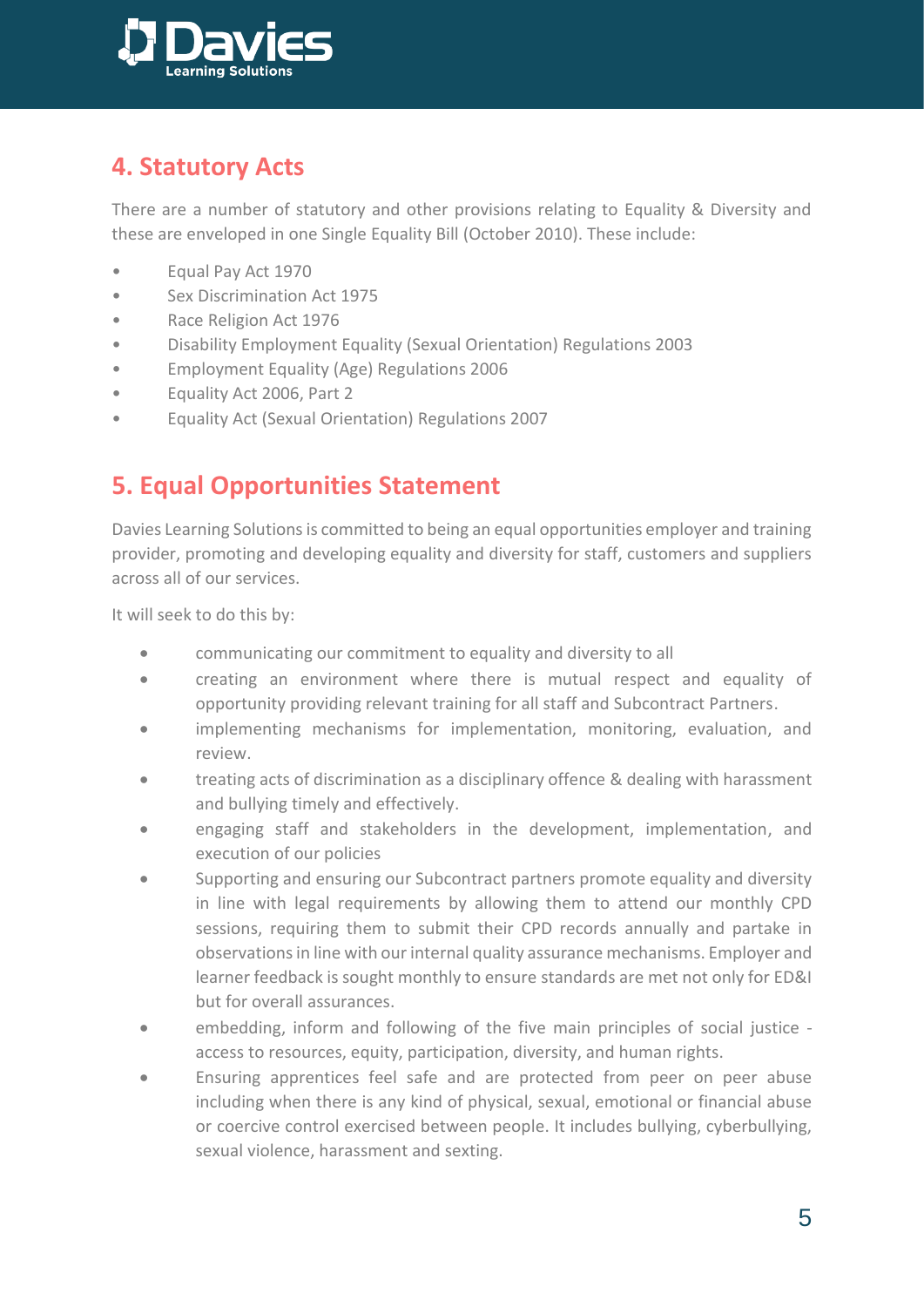

• Protecting apprentices from gender reassignment discrimination, there is no need to have undergone any specific treatment or surgery to change from birth sex to preferred gender as changing your physiological or other gender attributes is a personal process rather than a medical one.

All employees, suppliers and customers will receive equal treatment regardless of sex, marital or civil partnership status, race, disability, age, sexual orientation, gender realignment, pregnancy, maternity/ paternity, religion, or belief.

The Board recognise that they have responsibility for ensuring that the company operates within the legal framework for equality and for implementing the policy throughout the business. All employees and apprentices of DLS are responsible for trying to prevent discrimination that is within their control to prevent or challenge.

## <span id="page-5-0"></span>**6. Definitions**

#### **Direct Discrimination**

Direct discrimination occurs when someone is treated less favorably in relation to any of the protected characteristics.

#### **Indirect Discrimination**

Indirect discrimination is a discrete type of discrimination that involves a policy, rule or procedure that is applied to everyone in a certain area but, ultimately, puts some individuals or groups at a disadvantage. Just like direct discrimination, indirect discrimination can be posed as a formal or informal rule, practice or policy that may control behavior or set standards in the workplace.

#### **Discrimination by Association**

Discrimination by association is direct discrimination against someone because they associate with another person who possesses a protected characteristic. Perceptive discrimination is direct discrimination against an individual because others think they possess a particular protected characteristic. It applies even if the person does not actually possess that characteristic.

#### **Harassment**

Harassment is recognised and means that employees will be able to complain with regards to behavior that they find offensive, even if it is not directed at them, and the complainant need not possess the relevant characteristics themselves.

#### **Bullying**

Bullying is not a natural behavior and should not be seen as such. It typically can be when someone uses superior strength or influence to intimidate.

#### **Victimisation**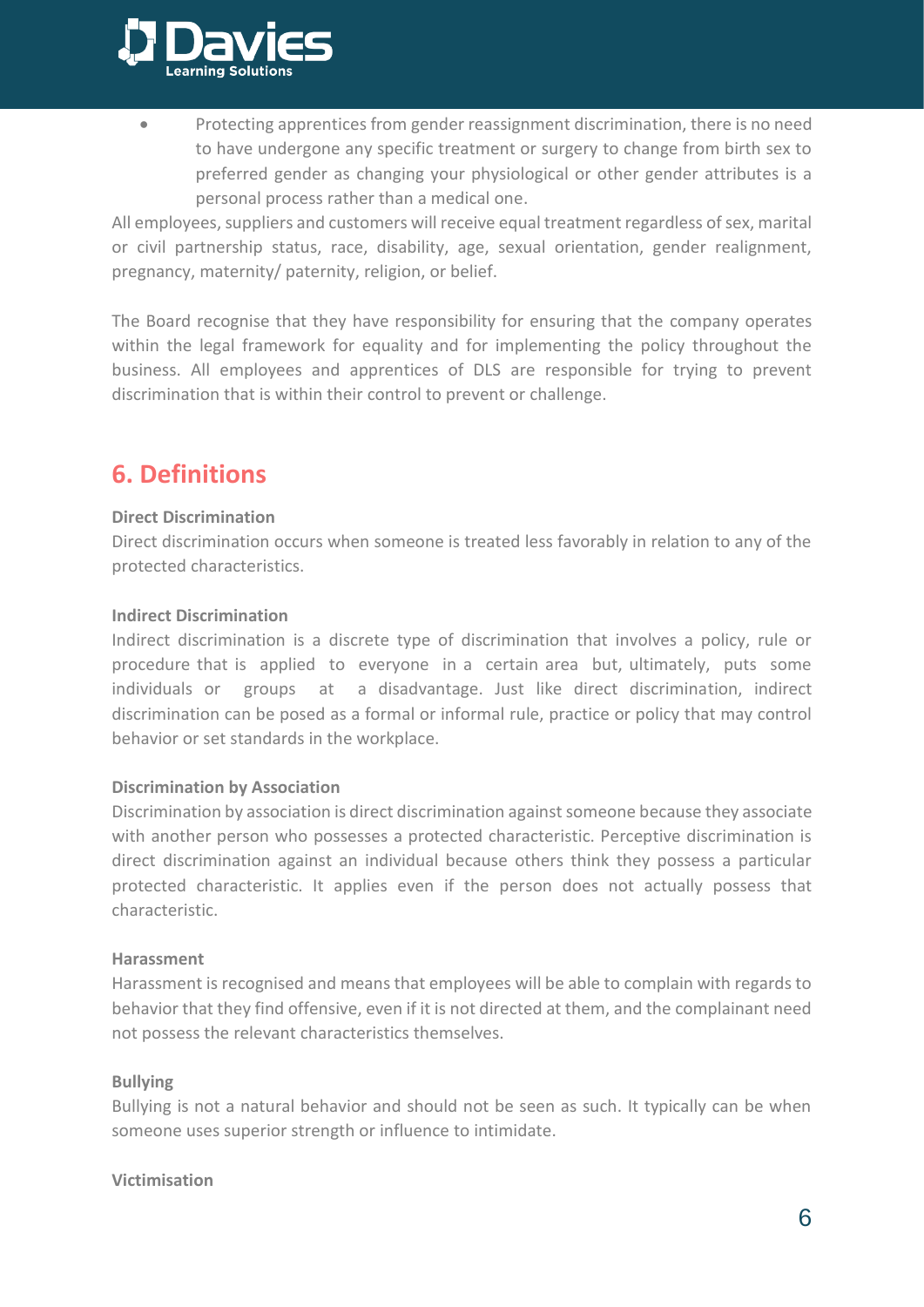

Victimisation is the action of singling someone out for cruel or unjust treatment.

All matters of discrimination, bullying and harassment will be dealt with effectively and efficiently, using the following processes where applicable:

- Complaints Procedure
- Grievance Procedure
- Staff Discipline Policy
- Apprentice Learner Journey
- Safeguarding and Prevent Handbook

#### **Gender reassignment**

The Equality Act 2010 says that you must not be discriminated against because you are transsexual, when your gender identity is different from the sex assigned to you when you were born. For example:

a person who was born female decides to spend the rest of his life as a man

In the Equality Act it is known as gender reassignment. All transsexual people share the common characteristic of gender reassignment.

To be protected from gender reassignment discrimination, you do not need to have undergone any specific treatment or surgery to change from your birth sex to your preferred gender. This is because changing your physiological or other gender attributes is a personal process rather than a medical one.

You can be at any stage in the transition process – from proposing to reassign your gender, to undergoing a process to reassign your gender, or having completed it.

The Equality Act says that you must not be discriminated against because:

- of your gender reassignment as a transsexual. You may prefer the description transgender person or trans male or female. A wide range of people are included in the terms 'trans' or 'transgender' but you are not protected as transgender unless you propose to change your gender or have done so. For example, a group of men on a stag do who put on fancy dress as women are turned away from a restaurant. They are not transsexual so not protected from discrimination.
- someone thinks you are transsexual, for example because you occasionally cross-dress or are gender variant (this is known as discrimination by perception).
- you are connected to a transsexual person, or someone wrongly thought to be transsexual (this is known as discrimination by association).

Intersex people (the term used to describe a variety of conditions in which a person is born with a reproductive or sexual anatomy that doesn't fit the typical definitions of female or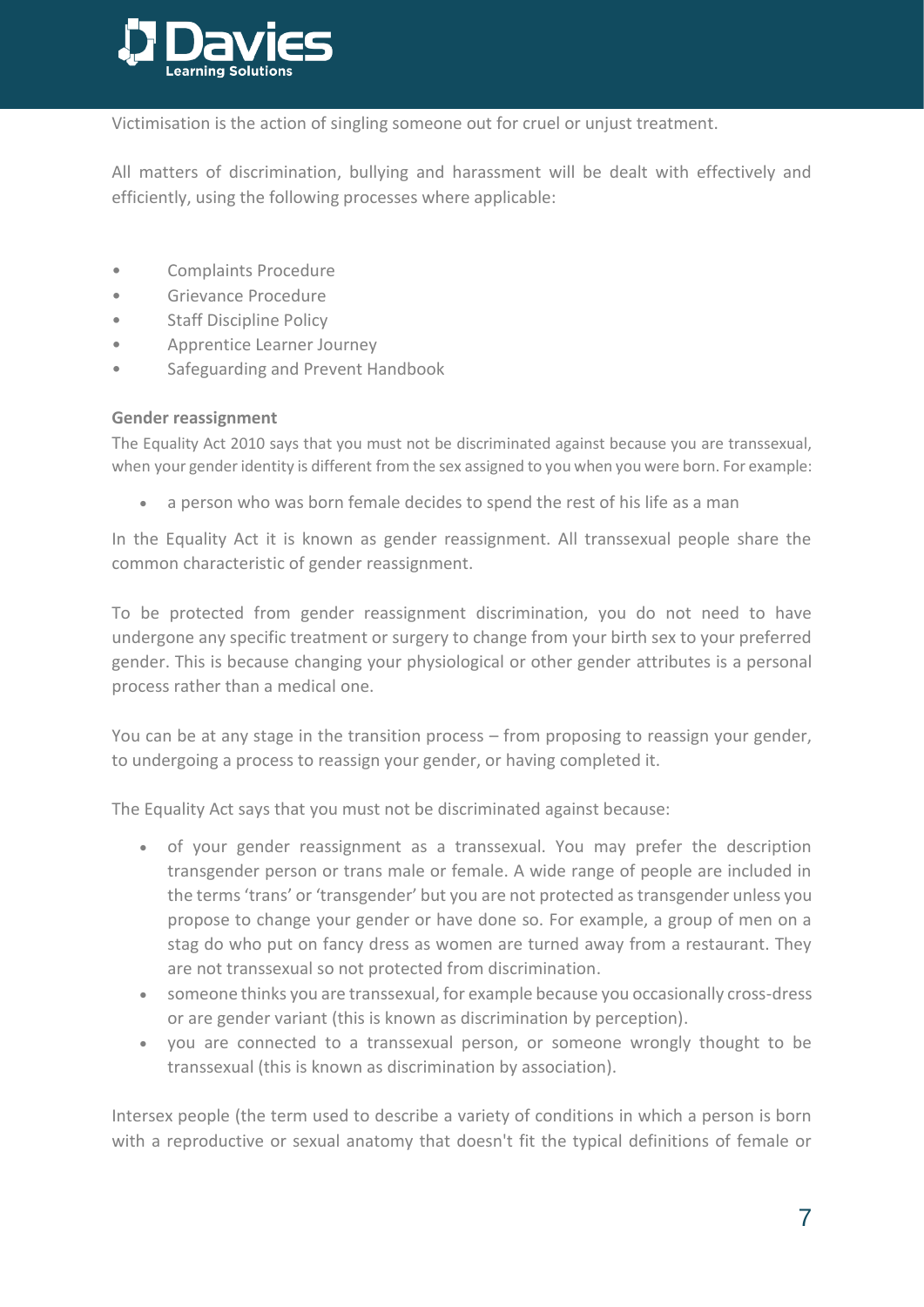

male) are not explicitly protected from discrimination by the Equality Act, but you must not be discriminated against because of your gender or perceived gender. For example:

• if a woman with an intersex condition is refused entry to a women-only swimming pool because the attendants think her to be a man, this could b[e sex discrimination](https://www.equalityhumanrights.com/en/node/1211) or [disability discrimination.](https://www.equalityhumanrights.com/en/node/1186)

#### **Different types of gender reassignment discrimination**

There are four types of gender reassignment discrimination:

#### [Direct discrimination](https://www.equalityhumanrights.com/en/advice-and-guidance/commonly-used-terms-equal-rights#h2)

This happens when someone treats you worse than another person in a similar situation because you are transsexual. For example:

• you inform your employer that you intend to spend the rest of your life living as a different gender. Your employer transfers you off your role against your wishes because they don't want you to have client contact.

#### **Absences from work**

If you are absent from work because of gender reassignment, your employer cannot treat you worse than you would be treated if you were off:

- Due to an illness or injury. For example, your employer cannot pay you less than you would have received if you were off sick.
- Due to some other reason. However in this case it is only discrimination if your employer is acting unreasonably. For example, if your employer would agree to a request for time off for someone to attend their child's graduation ceremony, then it may be unreasonable to refuse you time off for part of a gender reassignment process. This would include, for example, time off for counselling.

#### [Indirect discrimination](https://www.equalityhumanrights.com/en/advice-and-guidance/commonly-used-terms-equal-rights#h5)

Indirect discrimination happens when an organisation has a particular policy or way of working that puts transsexual people at a disadvantage.

Sometimes indirect gender assignment discrimination can be permitted if the organisation or employer is able to show that there is a good reason for the discrimination. This is known as [objective justification.](https://www.equalityhumanrights.com/en/advice-and-guidance/commonly-used-terms-equal-rights#h6) For example:

• a local health authority decides that it will not fund breast implants. As a result the health authority refuses to provide this treatment for a woman undergoing gender reassignment even though she considers it essential to make her look more feminine. The same policy is applied to all women but puts transsexuals at a greater disadvantage. The health authority may be able to justify its policy if it can prove that it has legitimate reasons.

#### [Harassment](https://www.equalityhumanrights.com/en/advice-and-guidance/commonly-used-terms-equal-rights#h4)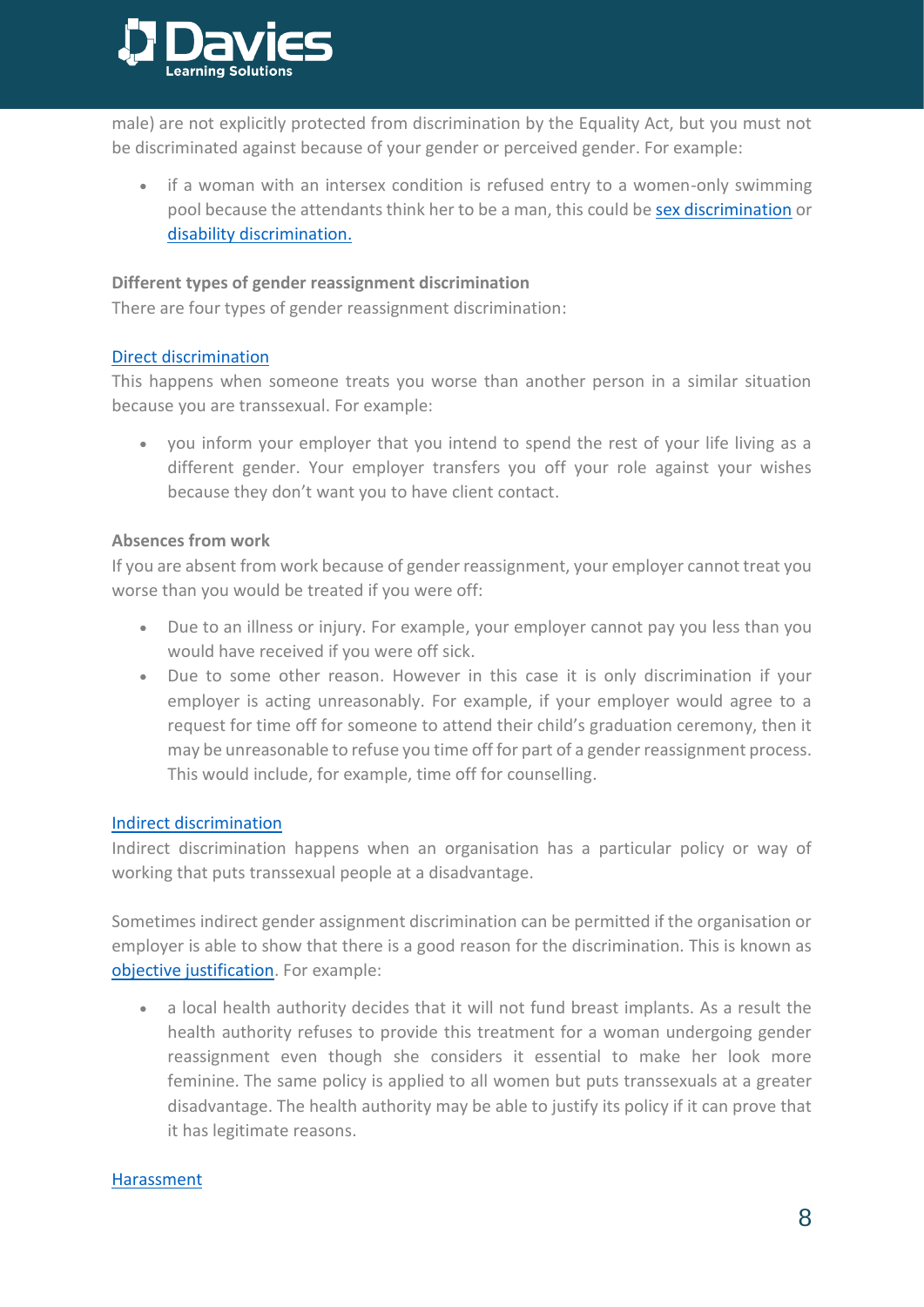

Harassment is when someone makes you feel humiliated, offended or degraded because you are transsexual. For example:

• a transsexual woman is having a drink in a pub with friends, the landlord keeps calling her 'Sir' and 'he' when serving drinks, despite her complaining about it.

Harassment can never be justified. However, if an organisation or employer can show it did everything it could to prevent people who work for it from behaving like that, you will not be able to make a claim for harassment against it, although you could make a claim against the harasser.

#### [Victimisation](https://www.equalityhumanrights.com/en/advice-and-guidance/commonly-used-terms-equal-rights#h10)

This is when you are treated badly because you have made a complaint of gender reassignment related discrimination under the Equality Act. It can also occur if you are supporting someone who has made a complaint of gender reassignment related discrimination. For example:

a transsexual is being harassed by a colleague at work, he makes a complaint about the way his colleague is treating him and is sacked.

#### **Circumstances when being treated differently due to gender reassignment is lawful**

A difference in treatment may be lawful if:

- an organisation is taking [positive action](https://www.equalityhumanrights.com/en/advice-and-guidance/commonly-used-terms-equal-rights#h8) to encourage or develop transsexuals to participate in a role or activity in which they are under-represented or disadvantaged.
- the circumstances fall under one of the exceptions to the Equality Act that allow organisations to provide different treatment or services.
- competitive sports: a sports organisation restricts participation because of gender reassignment. For example, the organisers of a women's triathlon event decide to exclude a trans woman. They think her strength gives her an unfair advantage. However, the organisers would need to be able to show this was the only way it could make the event fair for everyone.
- a service provider provides single-sex services. If you are accessing a service provided for men-only or women-only, the organisation providing it should treat you according to your gender identity. In very restricted circumstances it is lawful for an organisation to provide a different service or to refuse the service to someone who is undergoing, intends to undergo or has undergone gender reassignment.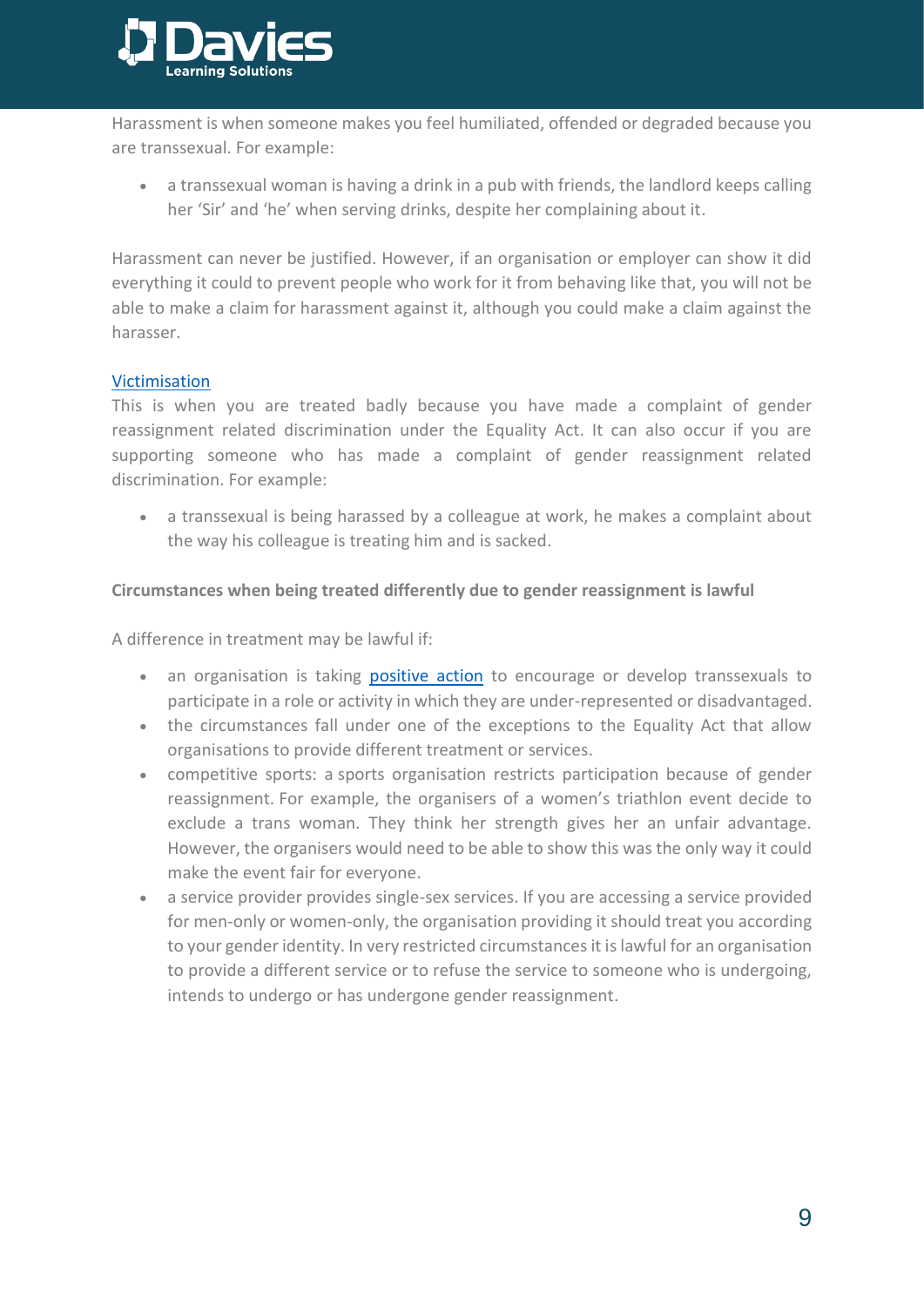

## <span id="page-9-0"></span>**7. Implementation**

This policy is one of the key documents shared with new staff during the recruitment process. Upon signing starter paperwork, staff are confirming that they have read and fully understand the content within the policy. This is then further reinforced during the month-long induction process where employees are exposed to key topics throughout.

This policy is available on the intranet, the Davies website, Thrive, and SharePoint and is prompted through new staff induction and monthly CPD staff training events to encourage engagement with the principles of equality and diversity and how these can be discussed with key stakeholders. ED&I mandatory training is carried out annually by all staff with the expectation that staff will cascade updated information to apprentices and employers. ED&I resources are available on Thrive for apprentices to develop understanding and coaches will direct learners to these as part of the wider curriculum. New clients (employers) go through extensive implementation processes before DLS will agree to work with them, this includes ensuring they are committed to ED&I. All DLS Line Managers receive external Safer Recruitment Training to ensure that selection and recruitment is fair and consistent.

All colleagues have the responsibility to uphold the policy, comply the law and support the company in fulfilling its duties and commitments. These aspects are monitored through staff observations and learner progress reviews to ensure the correct information is being addressed with learners, support plans are then put in place with staff to ensure they continually embed key information into their daily practice.

Promotional banners are created on Thrive each month, these banners promote key themes and areas of the focus to raise awareness and increase the engagement of all stakeholders. Coaches then utilise these banners to address ED&I topics directly with learners within their sessions. Senior Leaders are then able to monitor the engagement of these promotions to ensure they are being effectively distributed and having a positive impact.

The Designated Safeguarding Lead for the business distributes monthly updates and announcements to internal staff to ensure they remain abreast of key information and updates, which are used to improve their knowledge and upskill both learners and clients. These updates are transferred to Thrive to ensure key messages run throughout all our systems for improved transparency.